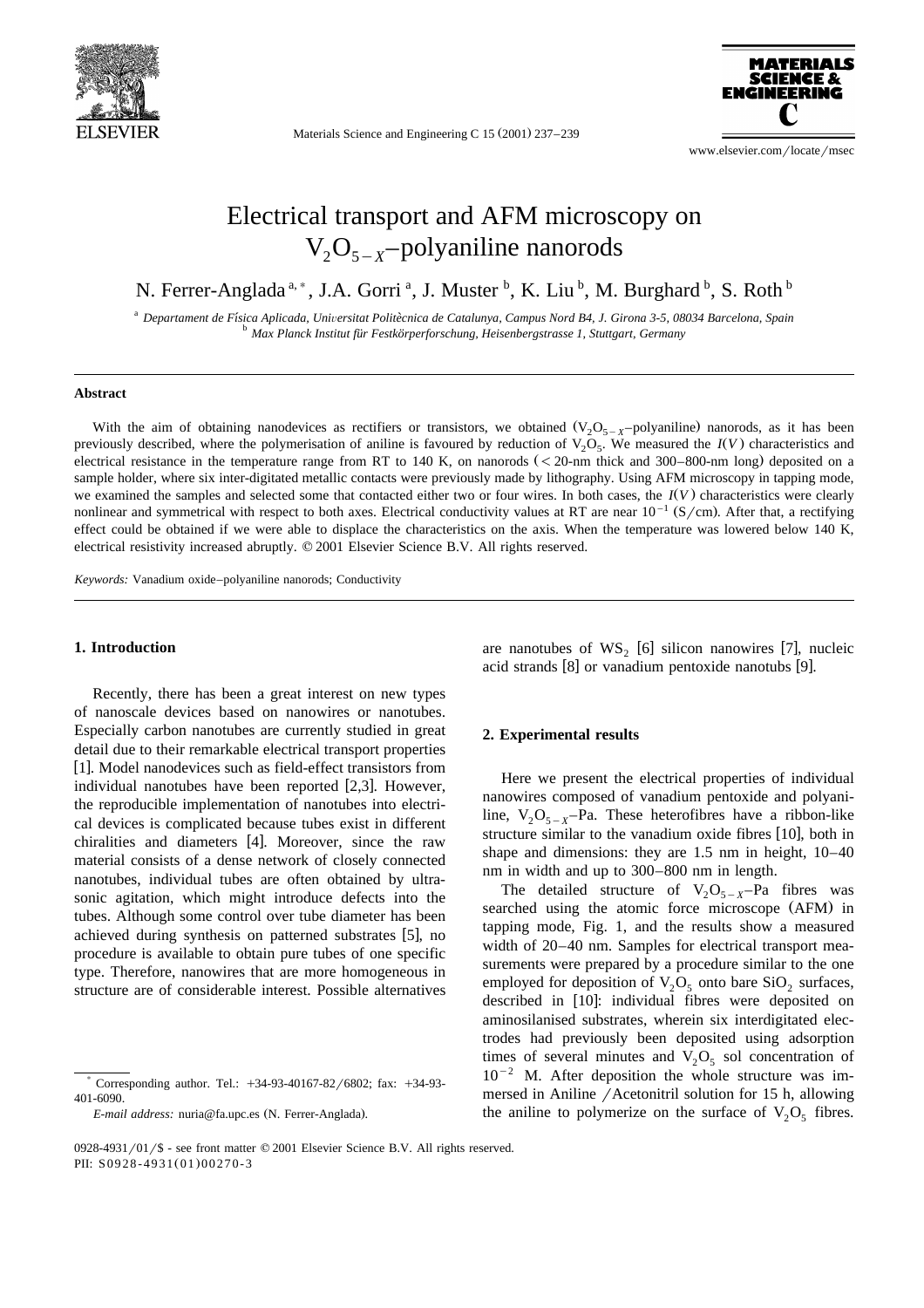

Fig. 1. Representative scanning AFM image of individual  $V_2O_{5-X}$ -Pa fibres adsorbed on an aminosilanised  $SiO<sub>2</sub>$  surface.

We performed electrical measurements on different fibres, with either two or four electrical contacts, see Fig. 2.

Nonlinear symmetric  $I(V)$  characteristics were obtained at room temperature and a contact resistance as big as a few  $G\Omega$  was deduced by the comparison between twoand four-probe measurements. The effective cross-section of the samples is known only at approximately  $1.5\times20$ nm, so we can estimate the conductivity value  $0.10<\sigma<$  $0.25$  (S/cm) depending on the samples. This conductivity is much higher compared to vapour deposited  $V_2O_5$  ( $\sigma$  = 10<sup>-6</sup> (S/cm) [11]), rf-sputtered  $(10^{-4} < \sigma < 10^{-3}$  $(S/cm)$  [12]) and bulk samples of the hybrid  $V_2O_5$ -Pa synthesised by direct reaction of aniline with  $V_2O_5$  hydrogels  $(10^{-2} < \sigma < 10^{-6}$  (S/cm) [13]).

In order to evaluate the effect of polyaniline on electrical conductivity, we can compare with electrical measurements on  $V_2O_5$  fibres [10], in which the conductivity has been measured using two different kinds of electrodes: measurements on similar samples to  $V_2O_{5-x}$ -Pa, wherein the individual fibres are deposited on prefabricated electrodes show low conductivity values  $(10^{-4} < \sigma < 10^{-3}$  $(S/cm)$ , but when AuPd electrodes were lithographically

deposited over  $V_2O_5$  fibres, the conductivity value increased to about 0.5  $(S/cm)$ , higher than in the present case with  $V_2O_{5-x}$ -Pa fibres. This means that, although the polyaniline improves electrical conductivity in three orders of magnitude, the conductivity is lower than when AuPd electrodes are deposited on top of  $V_2O_5$  fibres. The nonlinearity of  $I(V)$  characteristics is evident in both cases, but it is more striking on fibres with polyaniline. This effect could be used to construct a field-effect transistor [14].

We measured the resistance  $R(T)$ , from room temperature down to 140 K, below which the resistance is too big to be measured ( $> 100$  G $\Omega$ ). Due to this small range in temperatures, it is not possible to extract any information on the conductivity mechanism from the shape of  $R(T)$ dependence.

#### **3. Discussion**

It is generally assumed that the electrical conductivity mechanism in  $V_2O_5$  is via hopping between  $V^{5+}$  and  $V^{4+}$ impurity centres. The amount of  $V^{4+}$  can reach up to 10% of the total amount of vanadium atoms, depending on the preparation method. In our case the polyaniline would increase the possible amount of  $V^{4+}$ , since the lack of positive charge of vanadium ions can be compensated by holes in the polyaniline. In order to analyse the effect of polyaniline, we compare the results on individual  $V_2O_{5-x}$ -Pa fibres with electrical measurements on individual  $V_2O_5$  fibres [12]: for similar fibres and electrodes, the electrical conductivity value is higher on  $V_2O_5$ –Pa fibres (0.1 S/cm), but it is still higher on  $V_2O_5$  fibres with AuPd electrodes deposited on top  $(0.1-1 \text{ S/cm})$ . In a further work, we could make electrical measurements on  $V_2O_{5-x}$ -Pa fibres with electrodes deposited on top. Nonlinear symmetric characteristics  $I(V)$  are shown, more pronounced on fibres with polyaniline. When the temperature is lowered the resistance increases sharply, being as high as 100 G $\Omega$  at 140 K.



Fig. 2.  $I(V)$  characteristics at room temperature: (a) two-probe and (b) four-probe measurement.